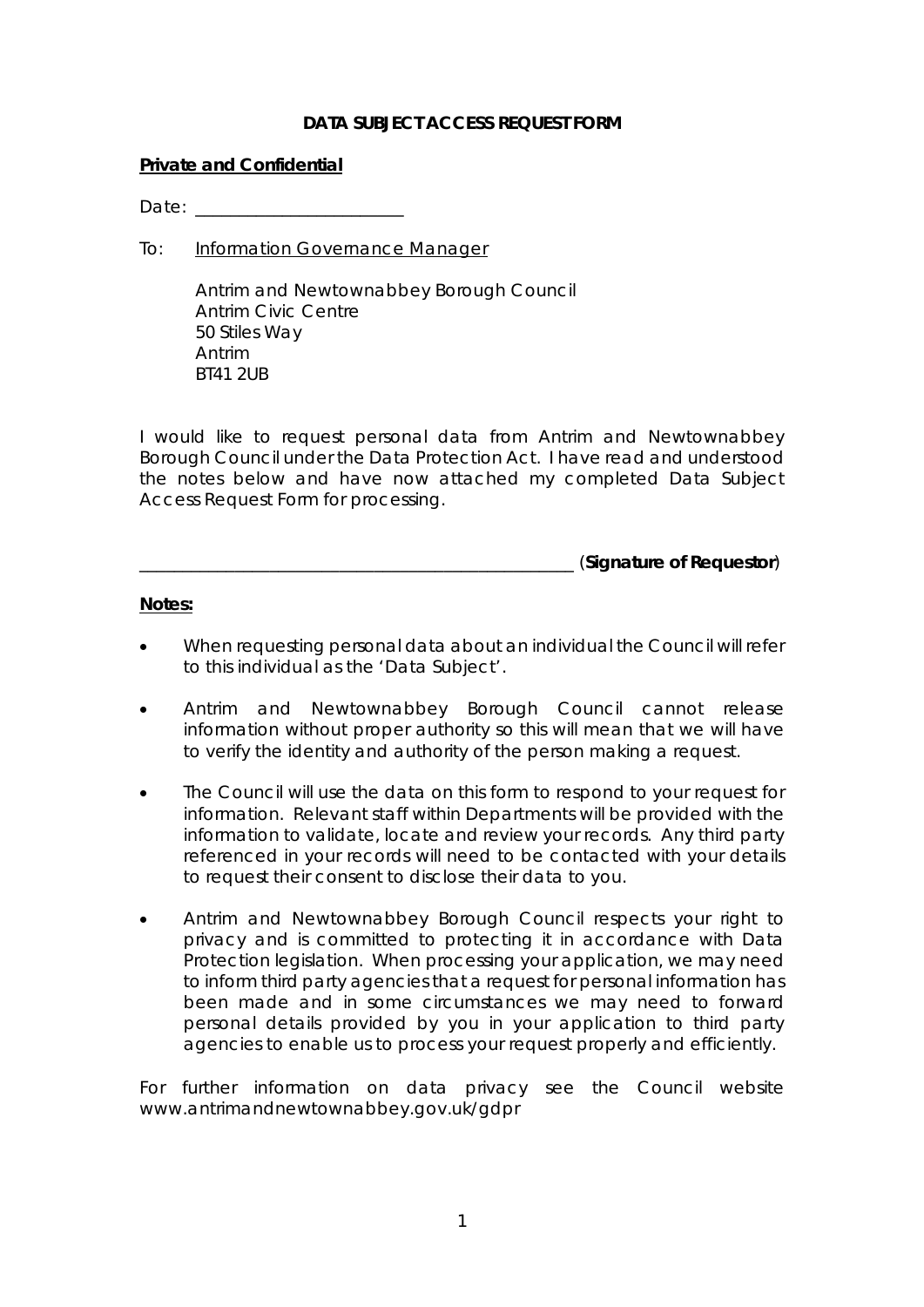### **DATA SUBJECT ACCESS REQUEST FORM**

| 1)  | Are you the data subject? (please tick)                                                             |  |  |
|-----|-----------------------------------------------------------------------------------------------------|--|--|
|     | $($ If no, go to $(b)$ below $)$<br>Yes<br>No.                                                      |  |  |
| 1a) | If you are an employee or ex-employee of Antrim and Newtownabbey<br>Borough Council, please supply: |  |  |
|     | Your employee number:                                                                               |  |  |
|     | Your National Insurance Number:                                                                     |  |  |

If you are a resident, or have some other relationship with the Council, you must supply official evidence of your identity. Your application must be accompanied by TWO official documents (one of which should be photographic) and that between them clearly show your name, date of birth and current address. For example, a birth/adoption certificate, driving licence, medical card, passport or other official document that shows your name and address (such as a letter from a utility company ie NI Power, BT, etc). **Copies are sufficient.**

Please state below what evidence you have enclosed:

|                | <b>Birth certificate</b>                                                                                                    |           | <b>Valid Drivers Licence</b> |  |
|----------------|-----------------------------------------------------------------------------------------------------------------------------|-----------|------------------------------|--|
| Passport       |                                                                                                                             |           | Official Letter              |  |
|                | Other (please state)                                                                                                        |           |                              |  |
|                |                                                                                                                             |           |                              |  |
| 1 <sub>b</sub> | Are you acting on behalf of the Data Subject with their written<br>authority or other legal authority (ie parental rights)? |           |                              |  |
|                | Yes                                                                                                                         | <b>No</b> |                              |  |

**Please enclose evidence/letter of authority**

**Antrim and Newtownabbey Borough Council reserves the right to request further proof of identity.**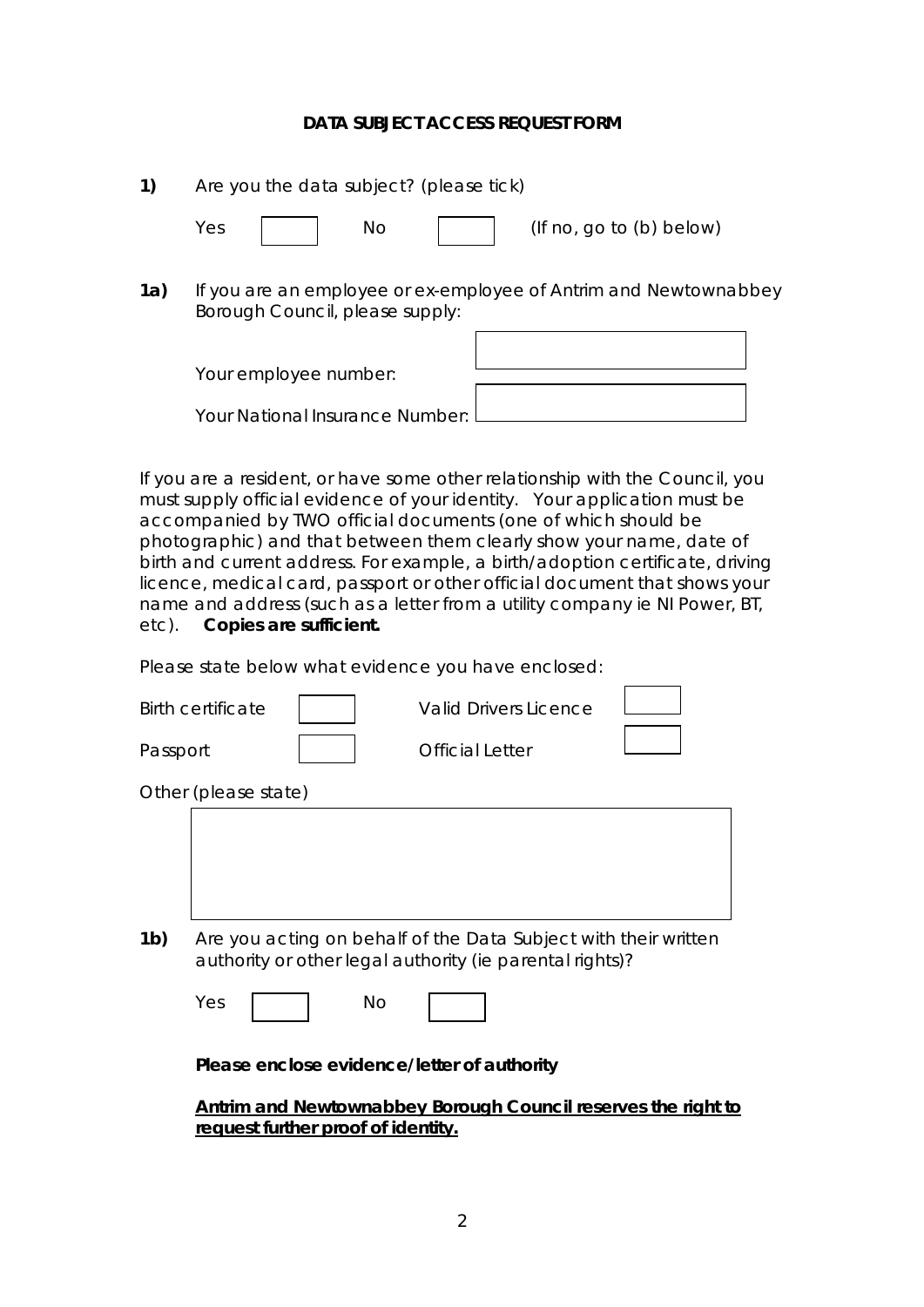# **2) Details of the Data Subject**

|     | Date of Birth:                          | Gender:                                                                |
|-----|-----------------------------------------|------------------------------------------------------------------------|
|     | Surname:                                | Forename:                                                              |
|     |                                         |                                                                        |
|     | Previous/alternative name(s):           |                                                                        |
| 2a) | <b>Current Address:</b>                 |                                                                        |
|     | <b>House Number and Street</b>          |                                                                        |
|     | Town                                    |                                                                        |
|     | County                                  |                                                                        |
|     | Postcode                                |                                                                        |
|     | Telephone Number                        |                                                                        |
|     | Email address                           |                                                                        |
| 2b) | Last address (if not the same as above) |                                                                        |
|     | <b>House Number and Street</b>          |                                                                        |
|     | Town                                    |                                                                        |
|     | County                                  |                                                                        |
|     | Postcode                                |                                                                        |
| 3a) |                                         | Details of person requesting the information (if not the data subject) |
|     | Surname:                                | Forename:                                                              |
|     | <b>Current Address:</b>                 |                                                                        |
|     | <b>House Number and Street</b>          |                                                                        |
|     | Town                                    |                                                                        |
|     |                                         |                                                                        |
|     | County                                  |                                                                        |
|     | Postcode                                |                                                                        |
|     | Telephone Number                        |                                                                        |
|     | Email address                           |                                                                        |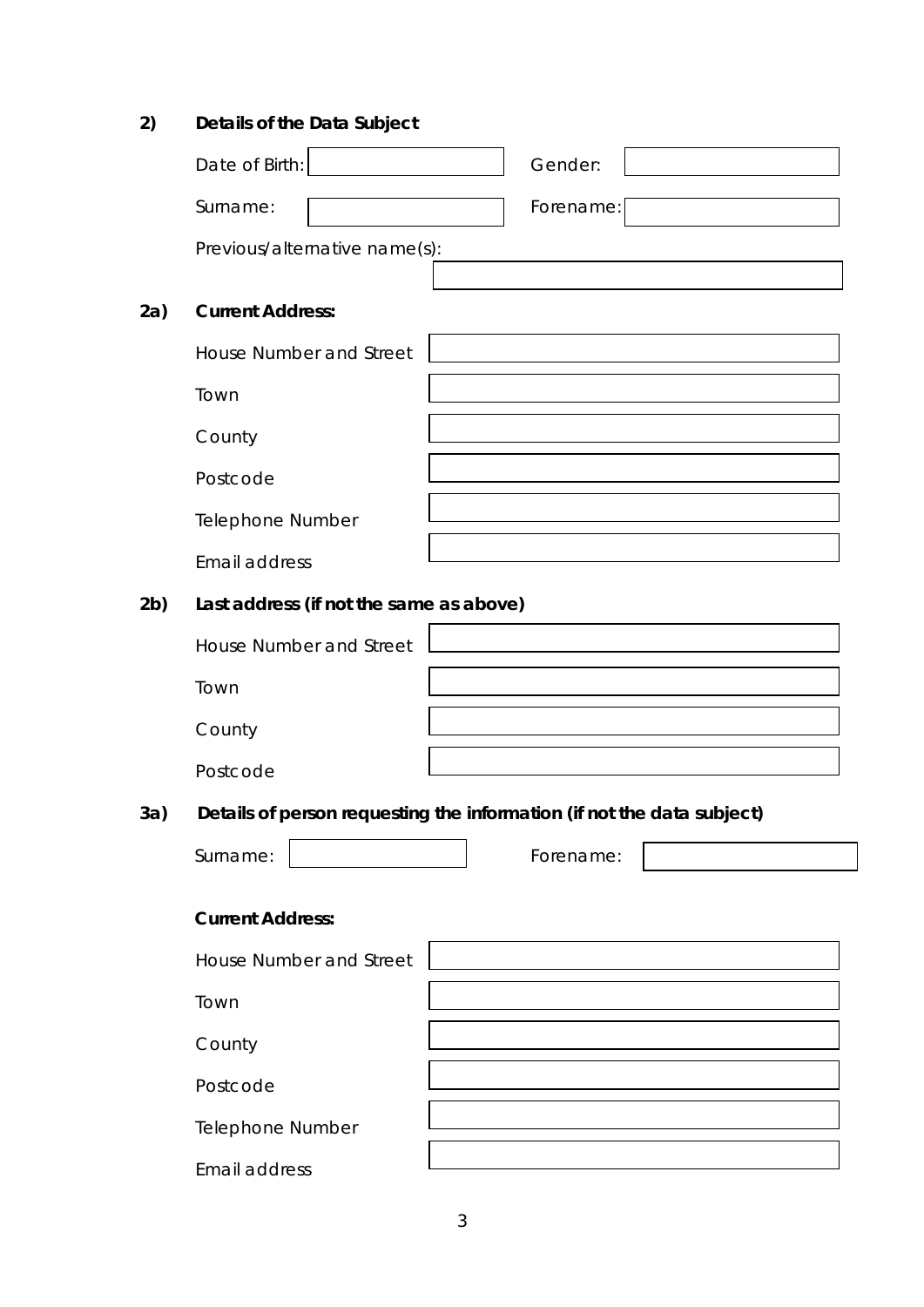**3b) Please describe your relationship with the Data Subject that leads you to make this request for information on their behalf. Please complete the box below:**

**4) What information are you requesting from Antrim and Newtownabbey Borough Council about the Data Subject? Please assist us by providing a brief description in the box below. (Additional pages may be submitted if necessary):**

**5) The Council also needs to establish where the records you are seeking may be located. Below is a list of services and their main sections. Please tick which Departments/Sections the Data Subject has had a relationship with.**

| <b>Chief Executive Department</b>                       |  |                          |  |
|---------------------------------------------------------|--|--------------------------|--|
| Chief Executive                                         |  |                          |  |
| <b>Finance and Governance</b><br>Information Governance |  | Finance                  |  |
| <b>Risk Management</b>                                  |  | Audit                    |  |
| Payroll                                                 |  | <b>Fleet Management</b>  |  |
| Legal/Land Management                                   |  | Information Technology   |  |
| Insurance/Claims                                        |  | <b>Health and Safety</b> |  |
| Performance and Transformation                          |  |                          |  |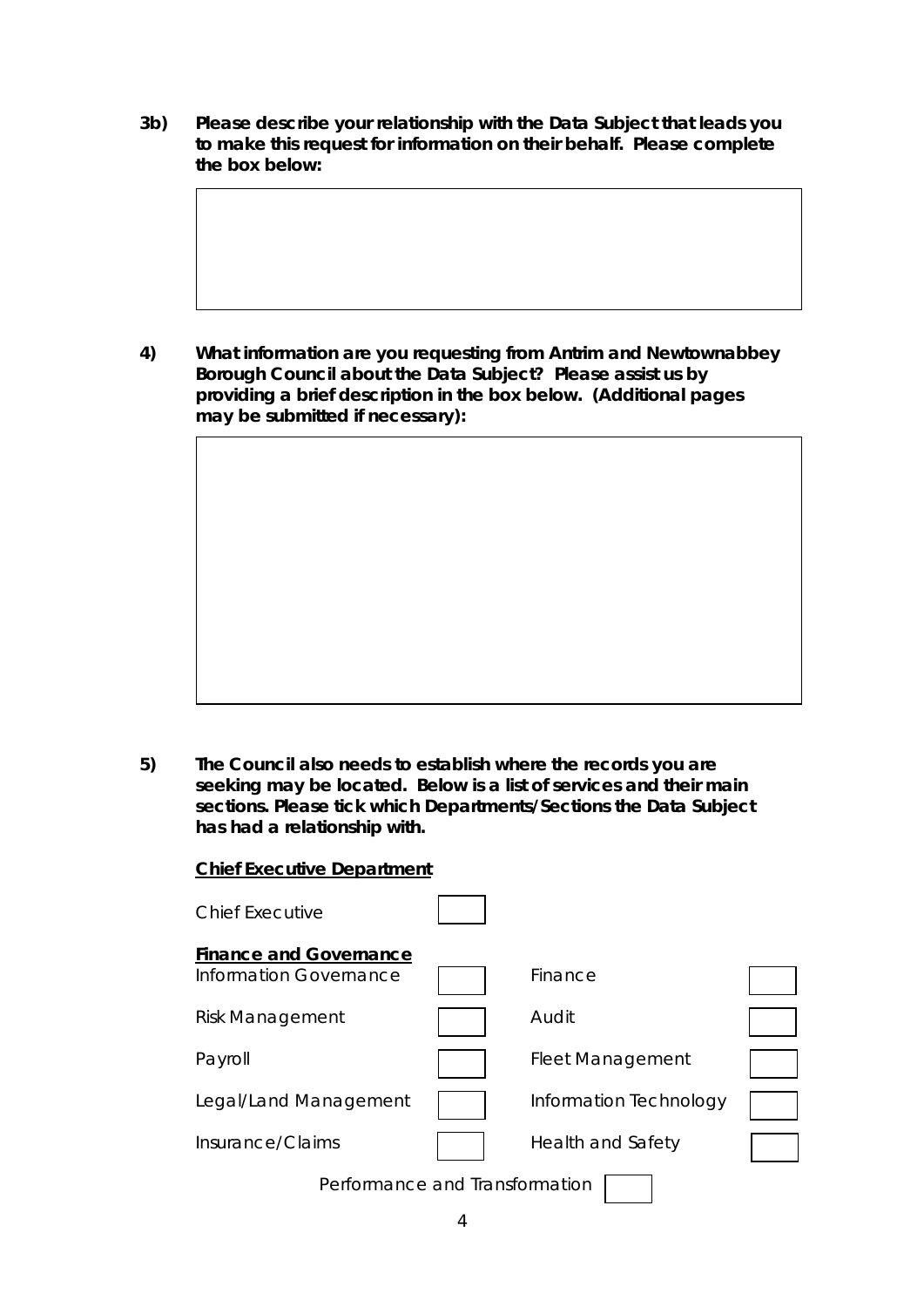# **Operations**

| Waste Management                                        | Leisure                       |  |
|---------------------------------------------------------|-------------------------------|--|
| Parks                                                   | Car Parks                     |  |
| <b>Environmental Health</b>                             | Licensing                     |  |
| Enforcement                                             |                               |  |
|                                                         |                               |  |
| <b>Organisational Development</b>                       |                               |  |
| <b>Human Resources</b>                                  | <b>Communication Services</b> |  |
| <b>Customer Services</b>                                | Registration                  |  |
|                                                         |                               |  |
| <b>Economic Development and Planning</b>                |                               |  |
| Economic Development                                    | Planning                      |  |
|                                                         |                               |  |
| <b>Community Planning</b>                               |                               |  |
| Capital Development                                     | <b>Community Planning</b>     |  |
|                                                         |                               |  |
| <b>Building Control and</b><br><b>Property Services</b> | Arts & Culture                |  |

**5a) Please explain in the box below, why you think the services you have identified may hold the information you require?**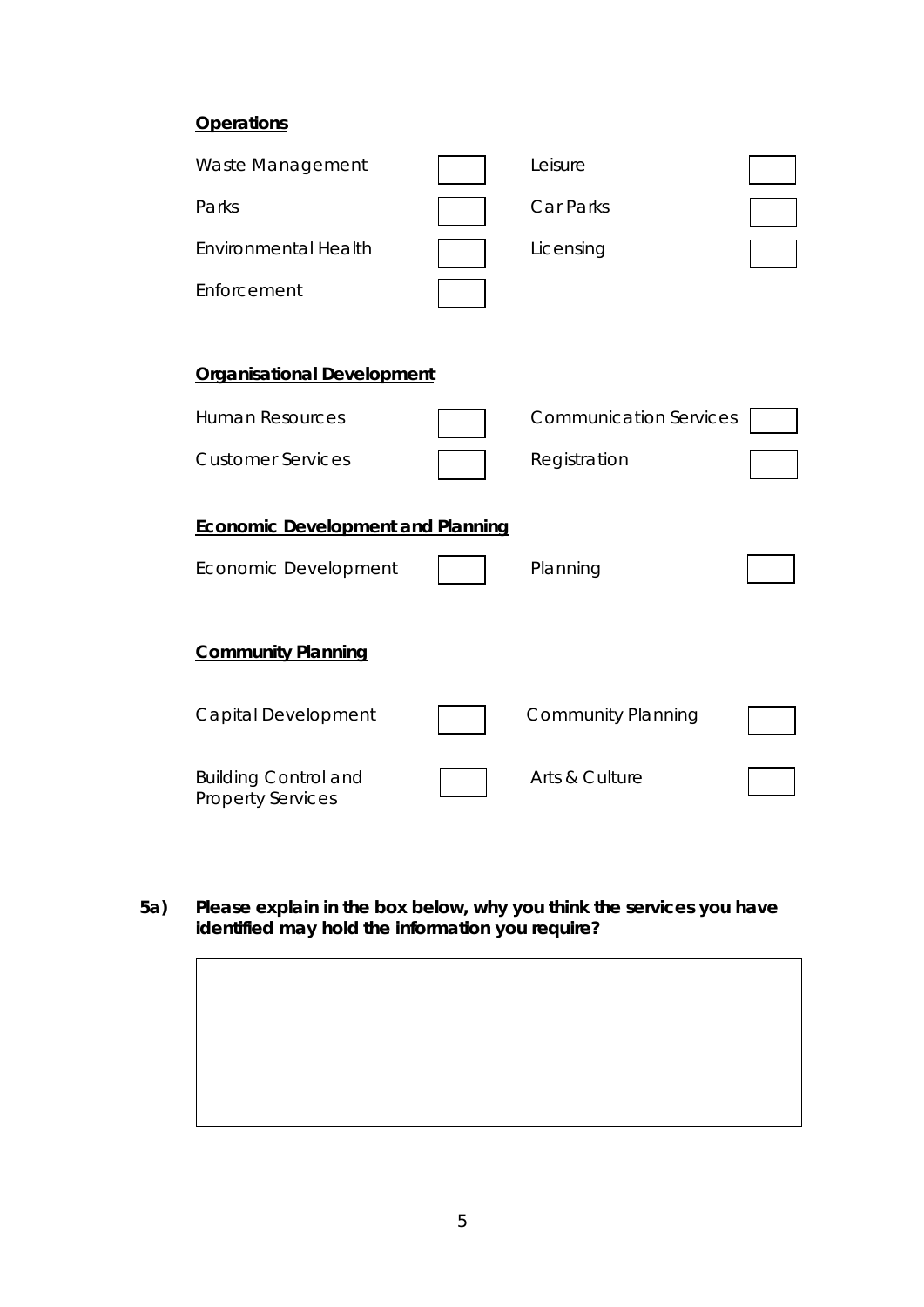**5b) If none of the sections listed at 5 above are appropriate please describe on what matter(s) you have contacted the Council, giving names of officers and dates where possible.**